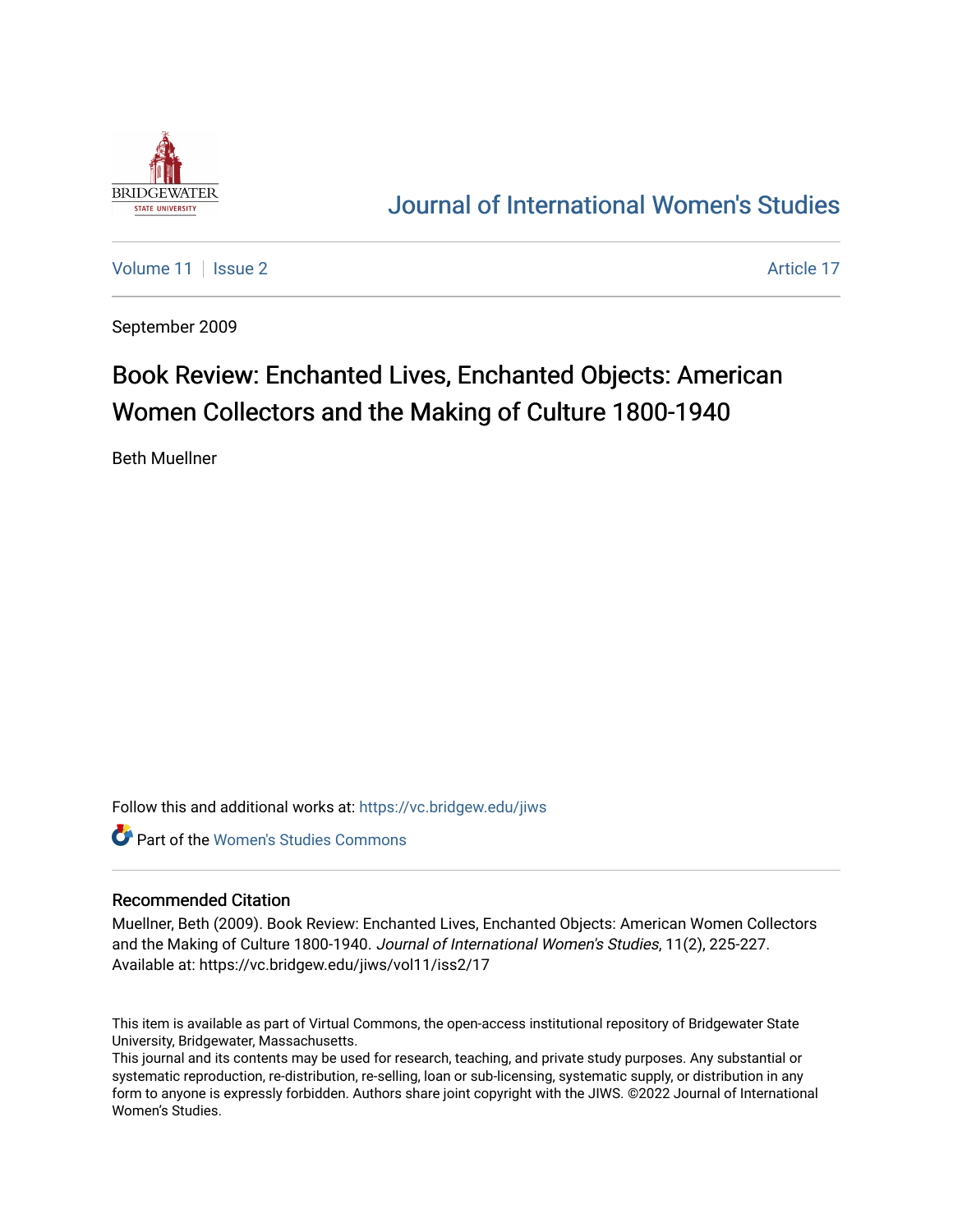### **Enchanted Lives, Enchanted Objects: American Women Collectors and the Making of Culture 1800-1940**. 2008. Dianne Sachko Macleod. Berkeley, CA: University of California Press. 310 pp. (Includes Illustrations, Index). \$45.00 (Hardcover).

## Reviewed by Beth Muellner<sup>1</sup>

Dianne Sachko Machleod's well-written, richly-illustrated and intriguing study is a welcome addition to the history of women in the arts. Like the scholarship of art historians Griselda Pollock, Linda Nochlin, and Marsha Meskimmon, Macleod sheds light on women's multifarious contributions to cultural and artistic practices in the nineteenth and twentieth centuries. In her focus on elite American women's collecting activities, the author considers how the psychological attachment to art moved privileged women out of their private consumption and enjoyment of art and into a desire to share their collections with others, and thereby into independent thinking and an engagement with public life. Using interdisciplinary tools in a case study approach, Macleod pursues the question of how gender functions in the activity of collecting, probing the traditional understanding of collecting and the collector. The author takes issue with binaries of male/female, civic/personal, professional/amateur, serious/casual, premeditated/ accidental, etc., and proposes to define collecting from a female perspective against patriarchal notions of collecting as being "an ordering, sense-making, modernist pursuit" (6). Macleod considers the "more intimate, subjective, and impromptu relationship" that exists between collectors and objects (6), and looks, for example, at the collector's penchant for tactile objects, such as porcelain, glassware, embroidery, carpets, etc. (the so-called minor or "decorative arts") as an example of this relationship. Based on psychoanalytic, philosophical, and sociological theories that consider play and creativity as crucial to discovering the self, Macleod proposes the theoretical model of "collectingas-play" to describe the more "pragmatic and quotidian" relationship that defines some women's collecting practices (14). This relationship suggests that women collected objects more for their personal "use value" rather than for their "exchange value" (9). In engaging with the ideas of personal and public value in the collecting of art, Macleod's study is intrinsically tied to the debate on possessive individualism vis-à-vis the emerging market economy that shaped American identity during this period.

The individual case studies of women represent significant phases in the making of American culture, beginning in the antebellum period, and continuing through the Gilded Age and Progressive Era. The overarching themes that run through each chapter reflect the "playful" ability of art collecting to provide psychic release, to foster individuation, promote empowerment, and to "gender" American culture and cultural codes. The book is organized chronologically into five chapters. The first chapter focuses on the tension of women's public and private personas in the antebellum period, looking closely at the example of Eliza Bowen Jumel in comparison with Elizabeth Hart Jarvis Colt and Mary Telfair. In addition to Jumel's business acumen, the power of attorney she was granted in 1826 over her first husband's business and property enabled her to show New Yorkers European art in an era before the city's museums were founded. Colt and Telfair challenged the male cultural sphere by filling in the gap created by the Civil War,

 $\overline{a}$ 

<sup>&</sup>lt;sup>1</sup> Beth Muellner is an Assistant Professor of German Studies at the College of Wooster.

Journal of International Women's Studies Vol. 11 #2 November 2009 225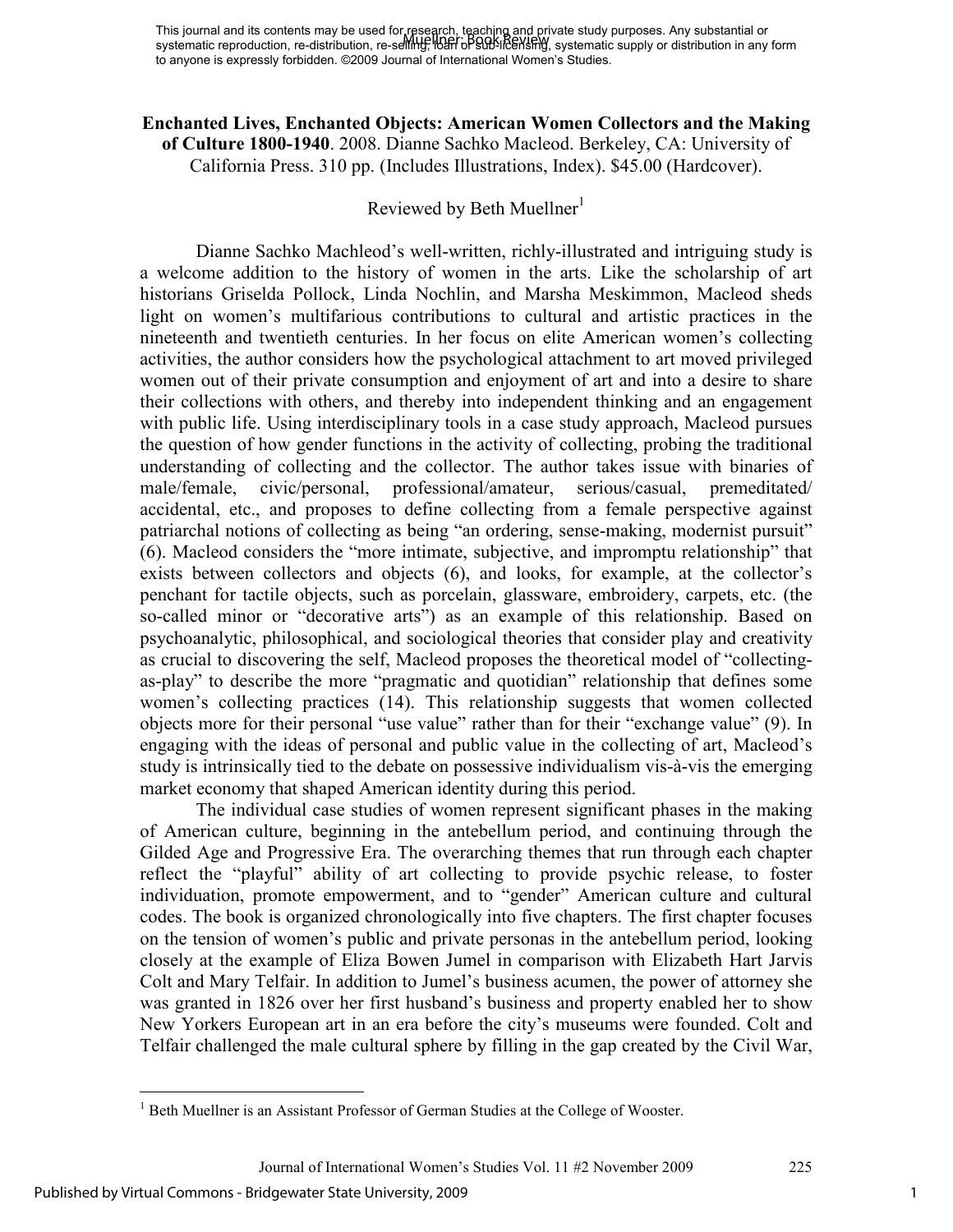mixing, like Jumel, masculine and feminine inclinations in collecting art and presentation, and thereby stretching the definition of "womanliness" in their time.

In the second chapter, Macleod's theory of the "collection-as-play" takes root in the analysis of postbellum women's return to the home front and their collection of domestic, "intimate" objects that reflects the era's cult of true womanhood. Macleod compares the twenty-two women collectors included in Earl Shinn's three-volume survey *The Art Treasures of America (1879-82)* with several women he had neglected, seeing in their exclusion a "conspiracy of silence" perpetrated by male arbiters of culture against women collectors.

The third chapter, "Art and Activism," looks to New Women in the Progressive Era and their carving out of space in the public cultural arena. She looks specifically at Phoebe Hearst of San Francisco and Bertha Honoré Palmer of Chicago and their encouragement and promotion of women's works in the international exhibitions in their cities. Macleod sees two further examples of women's public cultural works in Alva Vanderbilt's and Louisine Havemeyer's artfully built and decorated mansions that became important settings for suffrage meetings. Macleod sheds light on the struggles of women such as Abigail Aldrich Rockefeller, Eleanor and Sarah Hewitt, and Gertrude Vanderbilt Whitney in the fourth chapter, "The Gendering of the Modern Museum." She explores how the Hewitt sisters' pragmatic definition of modernism differed from other women museum founders' aesthetic visions, although a general wish to insert elements of the personal (domestic, intimate) into the public enjoyment of art united their approaches. Clashing with male arts professionals who continued to wield authority, these women founders of New York's modern art museums were brushed aside.

Chapter five looks at the sexing of taste in the examples of Gertrude and Leo Stein's embrace of modernist painting and the Steins' relationships to and influences on American women collectors who visited them in Paris. As second generation New Women who profited from the Stein's forays into the world of avant-garde art and nontraditional gender roles, Etta and Claribel Cone, Emily Crane Chadbourne and Mabel Dodge found the inspiration necessary to pursue changes in their own lives. Gertrude Stein's bold sense of self in particular pushed Dodge to a re-birth through her involvement in the Armory Show in New York. A uniquely intact sense of modernist aesthetics from the Cone sisters' perspective is found in the separate wing that houses their collection of over three thousand works at the Baltimore Museum of Art.

The final epilogue of Macleod's study looks at the lives of four women who reflected on the Jungian concepts of interior (domestic) space as an extension of the self and art as a key player in the psychic process. In the post-WWI period of backlash against women's forays into public space, Edith Rockefeller McCormick, Mary Hopkins Emery, Mabel Dodge and Marion Koogler McNay reflected a "modernist nostalgia" that Macleod understands as a simultaneous engagement and disengagement with the modern world. While McCormick and Emery "conceived model communities where ordinary people could own property and nourish the creative skills that were devalued by technological modernism" (207), Dodge and McNay sought authenticity and community in Native American Pueblo culture, sharing their expertise as art patrons with local artists.

One of the most laudable aspects to Macleod's study is her careful and laborious study of private archives in order to bring readers a glimpse of this unknown history.

2